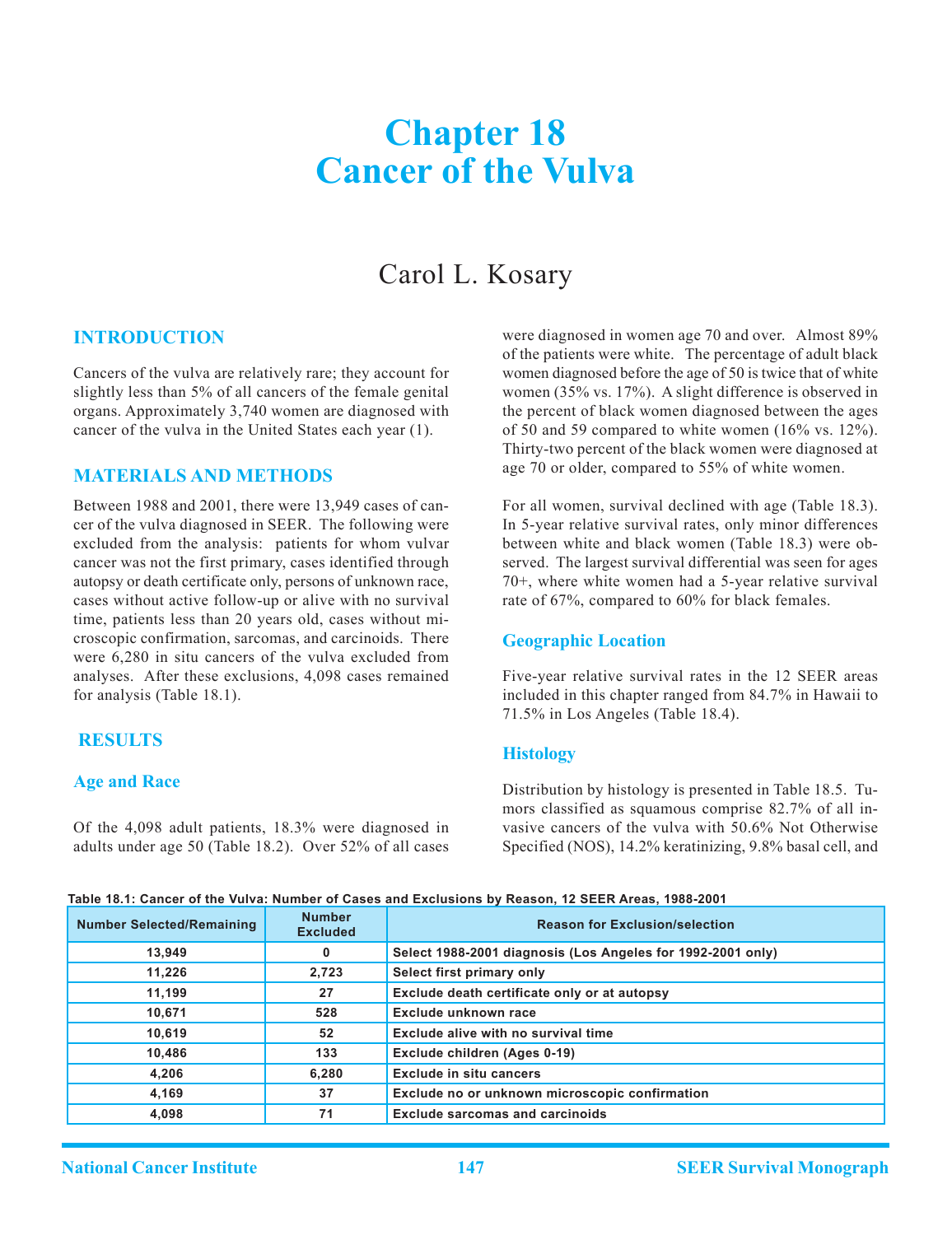|                   | <b>Total</b> |         | White        |                | <b>Black</b> |                | <b>Other</b> |                |  |
|-------------------|--------------|---------|--------------|----------------|--------------|----------------|--------------|----------------|--|
| Age Group (Years) | <b>Cases</b> | Percent | <b>Cases</b> | <b>Percent</b> | <b>Cases</b> | <b>Percent</b> | <b>Cases</b> | <b>Percent</b> |  |
| Total $(20+)$     | 4,098        | 100.0   | 3,637        | 100.0          | 296          | 100.0          | 165          | 100.0          |  |
| $20 - 29$         | 51           | 1.2     | 40           | 1.1            |              | 2.4            | 4            | 2.4            |  |
| $30 - 39$         | 215          | 5.2     | 177          | 4.9            | 29           | 9.8            | 9            | 5.5            |  |
| 40-49             | 486          | 11.9    | 400          | 11.0           | 69           | 23.3           | 17           | 10.3           |  |
| 50-59             | 508          | 12.4    | 443          | 12.2           | 46           | 15.5           | 19           | 11.5           |  |
| 60-69             | 675          | 16.5    | 590          | 16.2           | 49           | 16.6           | 36           | 21.8           |  |
| 70-79             | 1,104        | 26.9    | 1,002        | 27.6           | 53           | 17.9           | 49           | 29.7           |  |
| $80 +$            | 1,059        | 25.8    | 985          | 27.1           | 43           | 14.5           | 31           | 18.8           |  |

**Table 18.2: Cancer of the Vulva: Age (20+) and Race Distributions, 12 SEER Areas, 1988-2001**

8.1% other specified epidermoid types. Tumors classified as adenocarcinoma comprised 8.5% of the total, while melanoma comprised 5.9%. These three histology groups are the ones analyzed here.

#### **Staging**

The Federation Internationale de Gynecologie et d'Obstetrique (FIGO) and the American Joint Committee on Cancer (AJCC) have designated staging for cancers of the vulva excluding melanoma. Lack of specificity in the SEER data prevents a detailed breakdown of Stages IA-B and IVA-B for all years. SEER modified AJCC staging, 5th edition, was used for analyses in this chapter. The 5th edition AJCC staging (2) states:

- Stage I vulvar cancer is defined as lesions 2 cm or less confined to the vulva or perineum. There are no lymph node metastases
- Stage II vulvar cancer is defined as tumor either confined to the vulva and/or perineum or more than 2 cm in the greatest dimension with no nodal metastases.
- Stage III vulvar cancer is defined as tumor of any size arising on the vulva and/or perineum with either adjacent spread to the lower urethra, the vagina, or the anus, or unilateral regional lymph node metastases.
- Stage IV vulvar cancer is defined as tumor invading any of the following: upper urethra, bladder mucosa, rectal mucosa, pelvic bone and/or bilateral regional nodal metastases or any distant metastasis including pelvic lymph nodes.

Vulvar melanoma used the SEER modified AJCC 5th edition staging for melanoma.

#### **Squamous**

#### *Survival by Age and Stage*

Of the 3,390 patients with squamous cell carcinoma, enough information to establish stage at diagnosis was available for 3,171 (94%). The percent diagnosed in stage I declines with age, from 56% in ages 20-69 to 38% in ages 70+. Stages II and III show increases with age. Percent of stage IV cases is almost equal across age groups (Table 18.6).

|                     | <b>Median</b> |                                  | 5-Year Survival Rate (%) |                 |                 |  |  |  |  |
|---------------------|---------------|----------------------------------|--------------------------|-----------------|-----------------|--|--|--|--|
| Race/Age (Years)    | <b>Cases</b>  | <b>Survival Time</b><br>(Months) | <b>Observed</b>          | <b>Expected</b> | <b>Relative</b> |  |  |  |  |
| All Races, 20+      | 4,098         | 104.2                            | 62.3                     | 81.6            | 76.4            |  |  |  |  |
| <b>White, 20+</b>   | 3,637         | 99.7                             | 61.5                     | 81.0            | 76.0            |  |  |  |  |
| <b>Black. 20+</b>   | 296           | 107.7                            | 65.0                     | 86.0            | 75.3            |  |  |  |  |
| All Races, 20-69    | 1,935         | >120                             | 81.6                     | 96.0            | 85.0            |  |  |  |  |
| <b>White, 20-69</b> | 1,650         | >120                             | 81.8                     | 96.1            | 85.1            |  |  |  |  |
| <b>Black, 20-69</b> | 200           | >120                             | 77.5                     | 94.6            | 81.6            |  |  |  |  |
| All Races, 70+      | 2,163         | 51.6                             | 46.0                     | 68.8            | 66.8            |  |  |  |  |
| <b>White. 70+</b>   | 1,987         | 50.7                             | 45.5                     | 68.4            | 66.5            |  |  |  |  |
| <b>Black, 70+</b>   | 96            | 42.8                             | 41.1                     | 68.0            | 59.9            |  |  |  |  |

#### **Table 18.3: Cancer of the Vulva: Number and Distribution of Cases, Median Survival Time (Months) and 5-year Survival Rates (%) by Race and Age (20+), 12 SEER Areas, 1988-2001**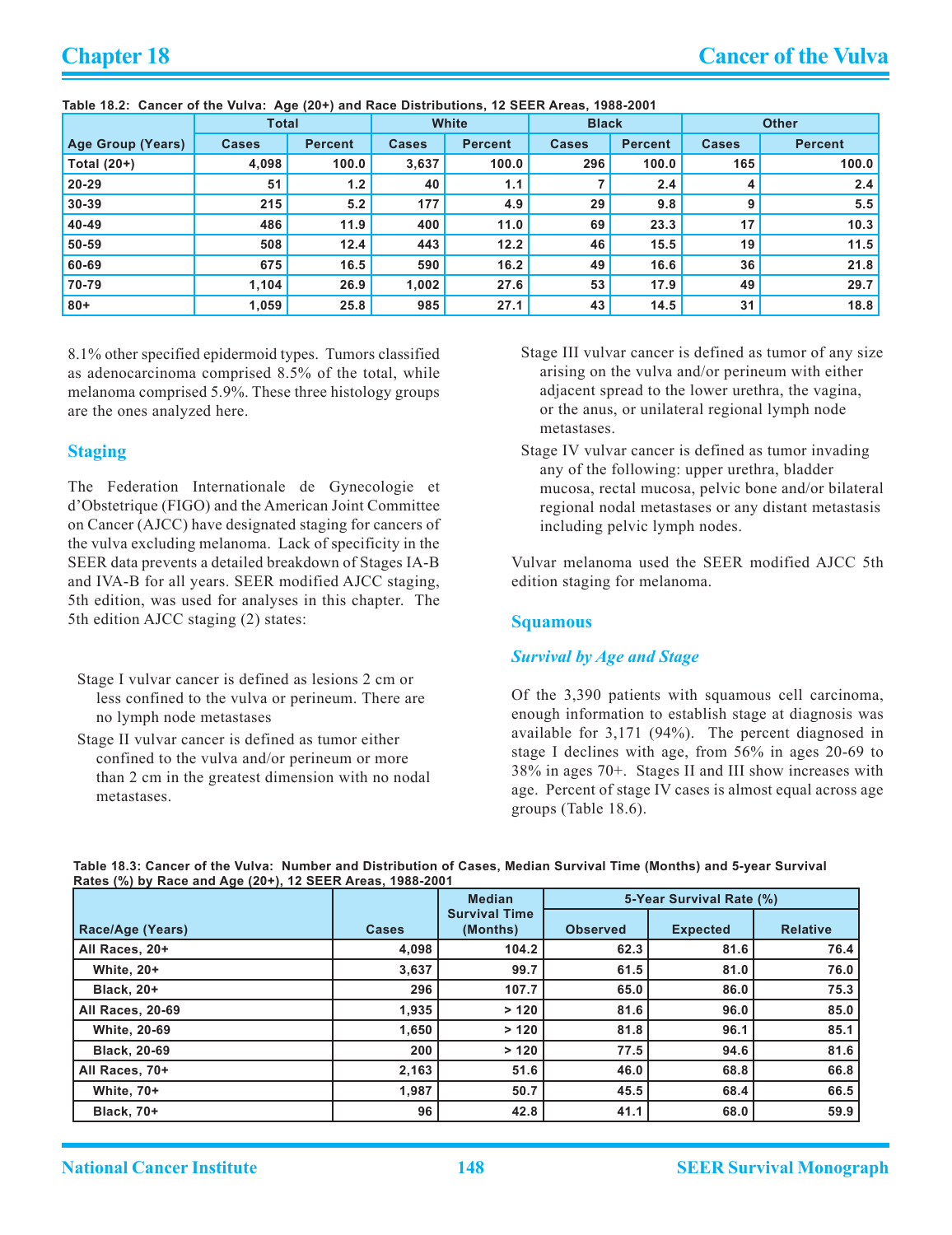**Table 18.4: Cancer of the Vulva: Number and Distribution of Cases and 1-, 2-, 3-, 5-, 8-, & 10-Year Relative Survival Rates (%) by SEER Geographic Area, Ages 20+, 12 SEER Areas, 1988-2001**

|                                    |              |                | <b>Relative Survival Rate (%)</b> |            |                       |            |        |                       |  |  |
|------------------------------------|--------------|----------------|-----------------------------------|------------|-----------------------|------------|--------|-----------------------|--|--|
| <b>SEER Geographic Area</b>        | <b>Cases</b> | <b>Percent</b> | 1-Year                            | 2-Year     | 3-Year                | 5-Year     | 8-Year | 10-Year               |  |  |
| Total                              | 4,098        | 100.0          | 89.5                              | 82.9       | 79.8                  | 76.4       | 73.0   | 69.7                  |  |  |
| <b>Atlanta and Rural Georgia</b>   | 286          | 7.0            | 91.6                              | 84.2       | 82.5                  | 78.3       | 72.1   | 68.1                  |  |  |
| Atlanta (Metropolitan) - 1988+     | 265          | 6.5            | 91.1                              | 83.7       | 81.8                  | 77.9       | 70.6   | 66.0                  |  |  |
| Rural Georgia - 1988+              | 21           | 0.5            | $\tilde{}$                        | $\tilde{}$ | $\tilde{\phantom{a}}$ | $\tilde{}$ | J      | $\tilde{\phantom{a}}$ |  |  |
| California                         |              |                |                                   |            |                       |            |        |                       |  |  |
| Los Angeles - 1992+                | 596          | 14.5           | 84.9                              | 78.6       | 75.5                  | 71.5       | 65.4   | 61.5                  |  |  |
| <b>Greater Bay Area</b>            | 624          | 15.2           | 91.7                              | 85.9       | 80.8                  | 78.4       | 73.7   | 69.9                  |  |  |
| San Francisco-Oakland SMSA - 1988+ | 408          | 10.0           | 90.9                              | 85.0       | 80.2                  | 76.7       | 72.2   | 66.0                  |  |  |
| San Jose-Monterey - 1988+          | 216          | 5.3            | 93.1                              | 87.6       | 82.1                  | 80.6       | 76.2   | 76.2                  |  |  |
| Connecticut - 1988+                | 616          | 15.0           | 87.3                              | 78.5       | 74.8                  | 73.3       | 70.3   | 70.3                  |  |  |
| Detroit (Metropolitan) - 1988+     | 592          | 14.4           | 88.5                              | 80.3       | 76.1                  | 72.3       | 69.2   | 63.6                  |  |  |
| Hawaii - 1988+                     | 95           | 2.3            | 93.6                              | 93.0       | 88.0                  | 84.7       | 80.9   | 65.9                  |  |  |
| lowa - 1988+                       | 519          | 12.7           | 92.3                              | 85.3       | 84.3                  | 80.5       | 77.2   | 72.2                  |  |  |
| New Mexico - 1988+                 | 162          | 4.0            | 91.5                              | 86.3       | 84.4                  | 74.1       | 69.6   | 69.6                  |  |  |
| Seattle (Puget Sound) - 1988+      | 461          | 11.2           | 90.2                              | 85.9       | 83.6                  | 78.6       | 77.8   | 75.1                  |  |  |
| Utah - 1988+                       | 147          | 3.6            | 91.3                              | 84.1       | 81.3                  | 81.3       | 80.5   | 72.1                  |  |  |

~ Statistic not displayed due to less than 25 cases.

**Table 18.5: Cancer of the Vulva: Number and Distribution of Cases and 5-Year Relative Survival Rates (%) by Histology, Ages 20+, 12 SEER Areas, 1988-2001**

| <b>Histology</b>                  | <b>ICD-O Code</b>                                                                        | <b>Cases</b> | <b>Percent</b> | 5-Year<br><b>Relative</b><br><b>Survival</b><br>Rate $(\%)$ |
|-----------------------------------|------------------------------------------------------------------------------------------|--------------|----------------|-------------------------------------------------------------|
| Total                             | 8000-9970                                                                                | 4,098        | 100.0          | 76.4                                                        |
| Squamous                          | 8050-8130                                                                                | 3,390        | 82.7           | 75.9                                                        |
| <b>Squamous, NOS</b>              | 8070                                                                                     | 2,073        | 50.6           | 73.7                                                        |
| Squamous, Keratinizing            | 8071                                                                                     | 582          | 14.2           | 60.2                                                        |
| <b>Basal Cell</b>                 | 8090-8110                                                                                | 403          | 9.8            | 99.4                                                        |
| <b>Other Epidermoid</b>           | 8050-8069.8072-8089.8111-8130                                                            | 332          | 8.1            | 84.8                                                        |
| Adenocarcinoma                    | 8140-8147.8160-8162.8180-8221.8250-8506.8520-<br>8550,8560,8570-8573,8940-8941           | 347          | 8.5            | 91.9                                                        |
| Paget, Extramammary               | 8542                                                                                     | 238          | 5.8            | 99.0                                                        |
| All Other Adenocarcinoma          | 8140-8147,8160-8162,8180-8221,8250-8506,8520-<br>8541,8543-8550,8560,8570-8573,8940-8941 | 109          | 2.7            | 68.2                                                        |
| <b>Other Specified Carcinomas</b> | 8030-8045,8150-8155,8170-8171,8230-8248,8510-<br>8512,8561-8562,8580-8671                | < 5          | ∼              |                                                             |
| Carcinoma, NOS                    | 8010-8022                                                                                | 105          | 2.6            | 77.1                                                        |
| <b>Other Specified Types</b>      | 8720-8790.8931-8932.8950-8979.8982.9000-<br>9030,9060-9110,9350-9364,9380-9512,9530-9539 | 244          | 6.0            | 58.9                                                        |
| <b>Melanoma</b>                   | 8720-8790                                                                                | 240          | 5.9            | 58.9                                                        |
| <b>All Other Specified Types</b>  | 8931-8932.8950-8979.8982.9000-9030.9060-<br>9110,9350-9364,9380-9512,9530-9539           | $<$ 5        | ∼              |                                                             |
| <b>Unspecified</b>                | 8000-8004                                                                                | 11           | 0.3            | $\tilde{\phantom{a}}$                                       |

~ Statistic not displayed due to less than 25 cases.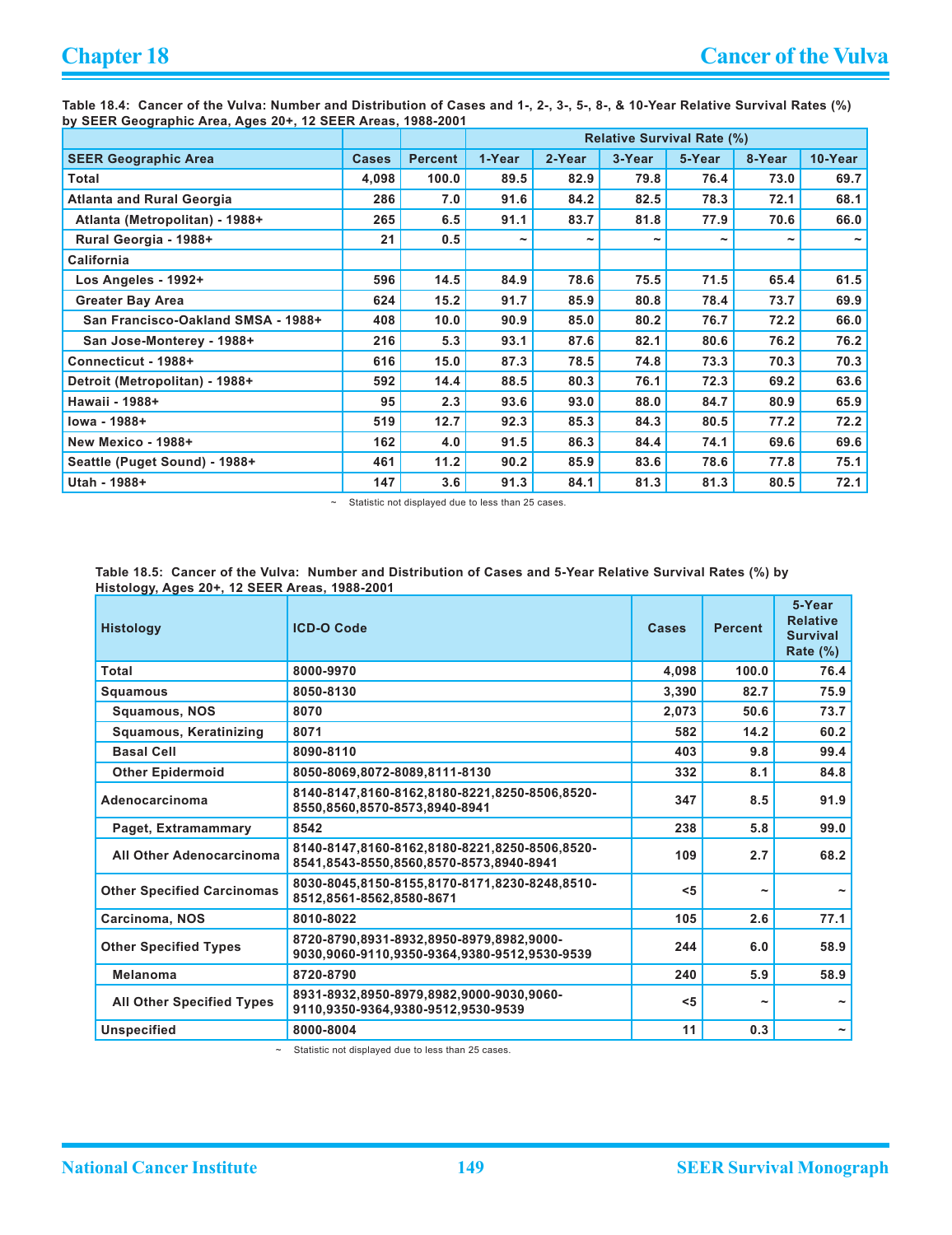A survival differential across age exists for Stages II-IV and unknown stage with women aged 70 and older exhibiting lower survival compared to women aged 20-69. No difference by age is observed in stage I (Table 18.7, Figure 18.1).

#### *Survival by Stage*

Table 18.8 and Figure 18.2 show the survival by stage and time since diagnosis for squamous cell carcinoma. In stages III-IV, the steepest declines in survival are observed within the first and second years since diagnosis. Survival continues to decline throughout the 10 years observed in these stages.

#### *Survival by Histology and Stage*

Basal cell carcinoma shows a positive survival advantage compared to the other squamous histologic subtypes in stage I and II. Keratinizing has the least favorable survival for these stages. Little difference exists between the other two squamous subtypes in stages I-IV (Table 18.9).

**Figure 18.1: Squamous Cell Carcinoma of the Vulva: 5-Year Relative Survival Rate (%) by Age (20+) and AJCC Stage (SEER modified, 5th Edition), 12 SEER Areas, 1988-2001**



|                                                  | Table 18.6: Squamous Cell Carcinoma of the Vulva: Number and Distribution of Cases by AJCC Stage (SEER modified, 5th |
|--------------------------------------------------|----------------------------------------------------------------------------------------------------------------------|
| Edition) and Age (20+), 12 SEER Areas, 1988-2001 |                                                                                                                      |

| $\sim$ $\sim$ $\sim$ |              | Age (Years)    |              |                |              |                |  |  |  |  |  |
|----------------------|--------------|----------------|--------------|----------------|--------------|----------------|--|--|--|--|--|
|                      | Total 20+    |                | $20 - 69$    |                | $70+$        |                |  |  |  |  |  |
| <b>AJCC Stage</b>    | <b>Cases</b> | <b>Percent</b> | <b>Cases</b> | <b>Percent</b> | <b>Cases</b> | <b>Percent</b> |  |  |  |  |  |
| <b>Total</b>         | 3,390        | 100.0          | 1,566        | 100.0          | 1,824        | 100.0          |  |  |  |  |  |
| Stage I              | 1,567        | 46.2           | 882          | 56.3           | 685          | 37.6           |  |  |  |  |  |
| Stage II             | 650          | 19.2           | 253          | 16.2           | 397          | 21.8           |  |  |  |  |  |
| Stage III            | 744          | 21.9           | 275          | 17.6           | 469          | 25.7           |  |  |  |  |  |
| <b>Stage IV</b>      | 210          | 6.2            | 90           | 5.7            | 120          | 6.6            |  |  |  |  |  |
| Unknown/Unstaged     | 219          | 6.5            | 66           | 4.2            | 153          | 8.4            |  |  |  |  |  |

**Table 18.7: Squamous Cell Carcinoma of the Vulva: Number of Cases and 5-Year Relative Survival Rates (%) by AJCC Stage (SEER modified, 5th Edition) and Age (20+), 12 SEER Areas, 1988-2001**

|                   | Age (Years)  |                                                             |              |                                                             |              |                                                             |  |  |  |  |
|-------------------|--------------|-------------------------------------------------------------|--------------|-------------------------------------------------------------|--------------|-------------------------------------------------------------|--|--|--|--|
|                   | Total 20+    |                                                             | $20 - 69$    |                                                             | $70+$        |                                                             |  |  |  |  |
| <b>AJCC Stage</b> | <b>Cases</b> | 5-Year<br><b>Relative</b><br><b>Survival</b><br>Rate $(\%)$ | <b>Cases</b> | 5-Year<br><b>Relative</b><br><b>Survival</b><br>Rate $(\%)$ | <b>Cases</b> | 5-Year<br><b>Relative</b><br><b>Survival</b><br>Rate $(\%)$ |  |  |  |  |
| Total             | 3,390        | 75.9                                                        | 1,566        | 84.8                                                        | 1,824        | 66.4                                                        |  |  |  |  |
| Stage I           | 1,567        | 93.3                                                        | 882          | 94.0                                                        | 685          | 92.9                                                        |  |  |  |  |
| Stage II          | 650          | 78.7                                                        | 253          | 86.0                                                        | 397          | 73.1                                                        |  |  |  |  |
| Stage III         | 744          | 52.7                                                        | 275          | 70.0                                                        | 469          | 39.7                                                        |  |  |  |  |
| <b>Stage IV</b>   | 210          | 28.7                                                        | 90           | 40.6                                                        | 120          | 16.9                                                        |  |  |  |  |
| Unknown/Unstaged  | 219          | 57.0                                                        | 66           | 74.5                                                        | 153          | 44.5                                                        |  |  |  |  |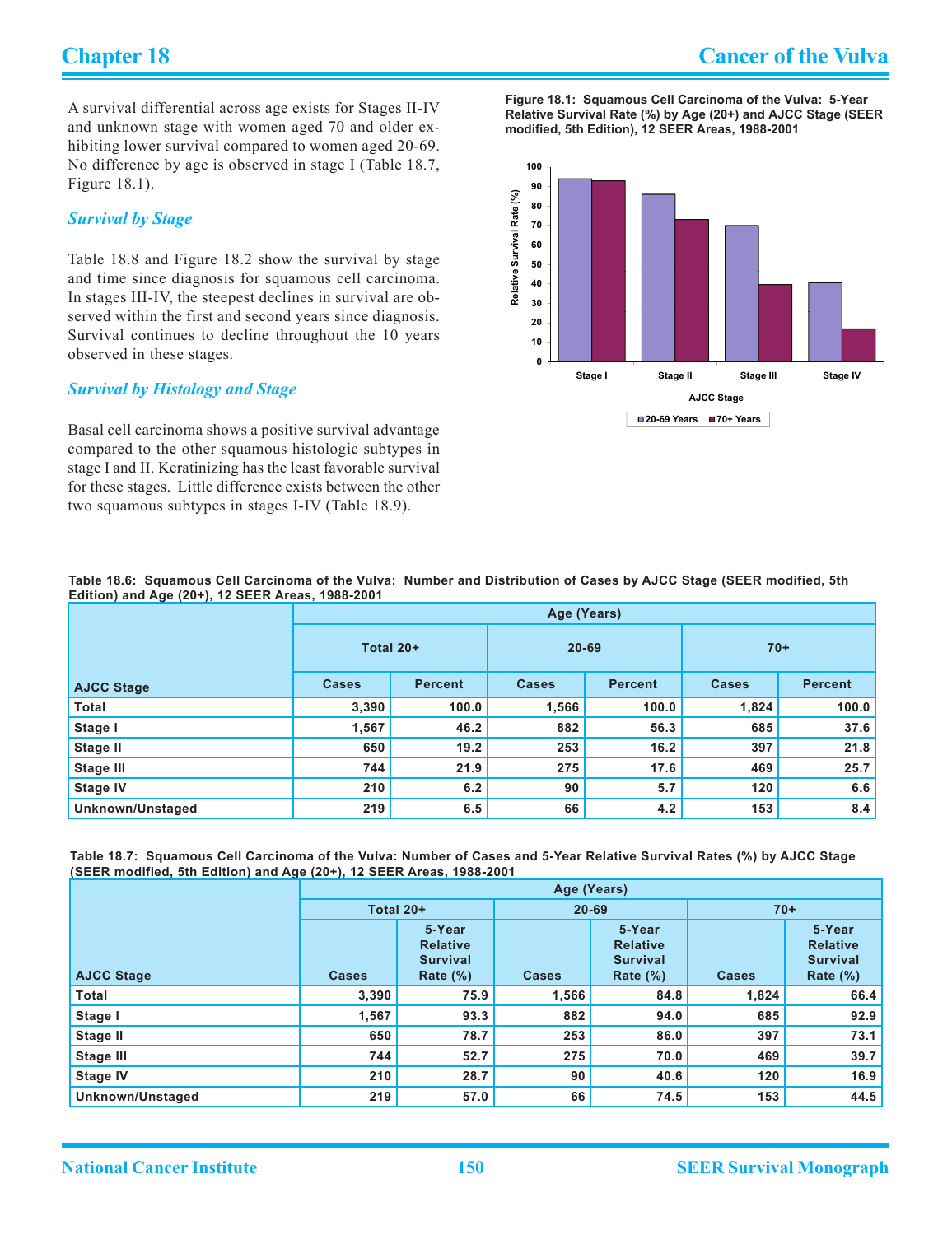#### *Survival by Stage and Grade*

Five-year relative survival rates are shown by stage and grade for the 3,390 patients with squamous cell carcinoma in Table 18.10 & Figure 18.3. Within stage, 5-year relative survival declines as grade increases from well differentiated to poorly differentiated/undifferentiated/ anaplastic. In stages II and IV, little difference is seen between well- and moderately-differentiated tumors. In Stage III, little difference is seen between moderately differentiated and poorly differentiated/undifferentiated/ anaplastic tumors.

#### *Survival by Tumor Size and Nodal Status for Stage III*

In stage III tumors, both lymph node status and tumor size are prognostic, with both larger tumors (those greater than 2 cm) and positive regional lymph nodes predicting poorer survival (Table 18.11 and Figure 18.4).

### **Conditional Survival**

Five-year relative survival rates, conditioned on years since diagnosis, are presented in Table 18.12 and Figure 18.5 for squamous cell carcinoma of the vulva. For stage III, the probability of surviving the next 5 years increases **Figure 18.2: Squamous Cell Carcinoma of the Vulva: Relative Survival Rates (%) by AJCC Stage (SEER modified, 5th Edition), Ages 20+, 12 SEER Areas, 1988-2001**



| Table 18.8: Squamous Cell Carcinoma of the Vulva: Number and Distribution of Cases and 1-, 2-, 3-, 5-, 8-, & 10-Year Relative |
|-------------------------------------------------------------------------------------------------------------------------------|
| Survival Rates (%) by AJCC Stage (SEER modified, 5th Edition), Ages 20+, 12 SEER Areas, 1988-2001                             |

|                   |              |                | <b>Relative Survival Rate (%)</b> |        |        |        |        |         |  |  |
|-------------------|--------------|----------------|-----------------------------------|--------|--------|--------|--------|---------|--|--|
| <b>AJCC Stage</b> | <b>Cases</b> | <b>Percent</b> | 1-Year                            | 2-Year | 3-Year | 5-Year | 8-Year | 10-Year |  |  |
| <b>Total</b>      | 3,390        | 100.0          | 89.1                              | 82.6   | 79.6   | 75.9   | 72.1   | 69.4    |  |  |
| Stage I           | 1.567        | 46.2           | 99.5                              | 98.0   | 95.9   | 93.3   | 89.9   | 87.2    |  |  |
| Stage II          | 650          | 19.2           | 93.8                              | 87.5   | 85.5   | 78.7   | 74.3   | 69.0    |  |  |
| <b>Stage III</b>  | 744          | 21.9           | 76.4                              | 62.1   | 57.4   | 52.7   | 46.8   | 45.5    |  |  |
| <b>Stage IV</b>   | 210          | 6.2            | 52.1                              | 39.1   | 31.0   | 28.7   | 22.4   | 15.6    |  |  |
| <b>Unstaged</b>   | 219          | 6.5            | 77.5                              | 65.9   | 61.8   | 57.0   | 51.4   | 51.1    |  |  |

#### **Table 18.9: Squamous Cell Carcinoma of the Vulva: Number of Cases and 5-Year Relative Survival Rates (RSR) by Histology and AJCC Stage (SEER modified, 5th Edition), Ages 20+, 12 SEER Areas, 1988-2001**

|                         | <b>AJCC Stage</b> |                             |              |                             |              |                             |              |                                |              |                             |                             |                             |
|-------------------------|-------------------|-----------------------------|--------------|-----------------------------|--------------|-----------------------------|--------------|--------------------------------|--------------|-----------------------------|-----------------------------|-----------------------------|
| <b>Histology</b>        | <b>Total</b>      |                             |              |                             | Ш            |                             | $\mathbf{m}$ |                                | IV           |                             | Unknown/<br><b>Unstaged</b> |                             |
|                         | <b>Cases</b>      | 5-Year<br><b>RSR</b><br>(%) | <b>Cases</b> | 5-Year<br><b>RSR</b><br>(%) | <b>Cases</b> | 5-Year<br><b>RSR</b><br>(%) | <b>Cases</b> | 5-Year<br><b>RSR</b><br>$(\%)$ | <b>Cases</b> | 5-Year<br><b>RSR</b><br>(%) | <b>Cases</b>                | 5-Year<br><b>RSR</b><br>(%) |
| <b>Total</b>            | 3.390             | 75.9                        | 1,567        | 93.3                        | 650          | 78.7                        | 744          | 52.7                           | 210          | 28.7                        | 219                         | $(\% )$                     |
| Squamous, NOS*          | 2,073             | 73.7                        | 900          | 91.5                        | 376          | 77.8                        | 510          | 54.7                           | 142          | 27.6                        | 145                         | 49.1                        |
| Squamous, Keratinizing  | 582               | 60.2                        | 186          | 82.7                        | 145          | 64.4                        | 187          | 43.7                           | 45           | 23.9                        | 19                          | $\tilde{\phantom{a}}$       |
| <b>Basal Cell</b>       | 403               | 99.4                        | 292          | 100.0                       | 61           | 97.7                        | 5            | $\tilde{}$                     | < 5          | $\tilde{\phantom{a}}$       | 43                          | 85.2                        |
| <b>Other Epidermoid</b> | 332               | 84.8                        | 189          | 94.7                        | 68           | 88.3                        | 42           | 57.5                           | 21           | $\tilde{}$                  | 12                          | $\tilde{\phantom{a}}$       |

Statistic not displayed due to less than 25 cases.

NOS: Not Otherwise Specified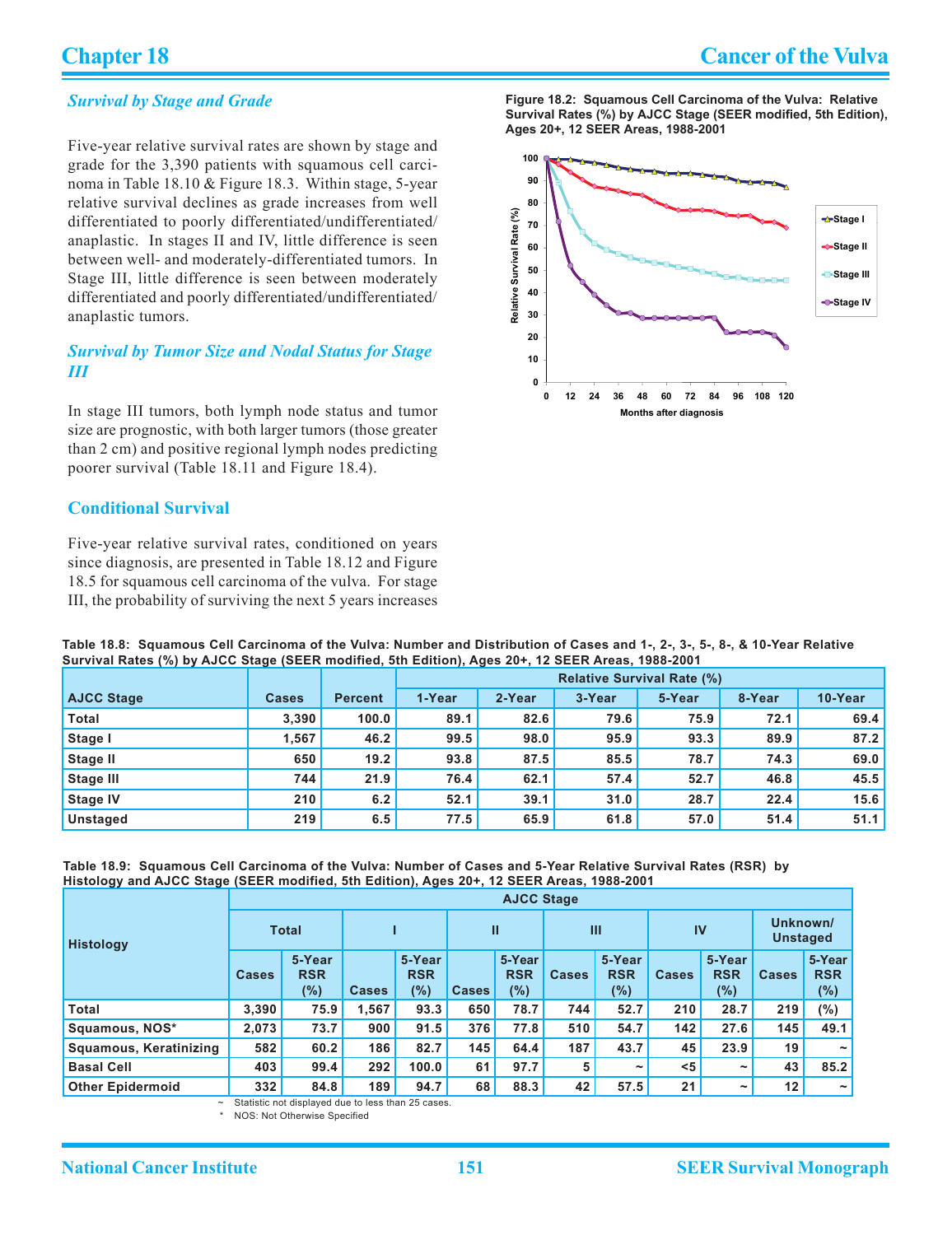**Table 18.10: Squamous Cell Carcinoma of the Vulva: Number of Cases and 5-Year Relative Survival Rates (%) by AJCC Stage (SEER modified, 5th Edition) and Grade, Ages 20+, 12 SEER Areas, 1988-2001**

|                   | Grade        |                                                             |                            |                                                             |                                            |                                                             |                                    |                                                             |                |                                                             |  |
|-------------------|--------------|-------------------------------------------------------------|----------------------------|-------------------------------------------------------------|--------------------------------------------|-------------------------------------------------------------|------------------------------------|-------------------------------------------------------------|----------------|-------------------------------------------------------------|--|
|                   | <b>Total</b> |                                                             | <b>Well Differentiated</b> |                                                             | <b>Moderately</b><br><b>Differentiated</b> |                                                             | Poorly/<br><b>Undifferentiated</b> |                                                             | <b>Unknown</b> |                                                             |  |
| <b>AJCC Stage</b> | <b>Cases</b> | 5-Year<br><b>Relative</b><br><b>Survival</b><br>Rate $(\%)$ | <b>Cases</b>               | 5-Year<br><b>Relative</b><br><b>Survival</b><br>Rate $(\%)$ | <b>Cases</b>                               | 5-Year<br><b>Relative</b><br><b>Survival</b><br>Rate $(\%)$ | <b>Cases</b>                       | 5-Year<br><b>Relative</b><br><b>Survival</b><br>Rate $(\%)$ | <b>Cases</b>   | 5-Year<br><b>Relative</b><br><b>Survival</b><br>Rate $(\%)$ |  |
| <b>Total</b>      | 3,390        | 75.9                                                        | 746                        | 83.6                                                        | 1,045                                      | 66.0                                                        | 494                                | 49.2                                                        | 1,105          | 90.9                                                        |  |
| Stage I           | 1,567        | 93.3                                                        | 403                        | 95.5                                                        | 337                                        | 86.9                                                        | 107                                | 77.4                                                        | 720            | 96.4                                                        |  |
| Stage II          | 650          | 78.7                                                        | 167                        | 79.8                                                        | 242                                        | 75.8                                                        | 87                                 | 51.1                                                        | 154            | 94.5                                                        |  |
| <b>Stage III</b>  | 744          | 52.7                                                        | 110                        | 64.6                                                        | 332                                        | 46.6                                                        | 202                                | 43.4                                                        | 100            | 76.2                                                        |  |
| <b>Stage IV</b>   | 210          | 28.7                                                        | 29                         | 33.7                                                        | 85                                         | 32.0                                                        | 65                                 | 18.5                                                        | 31             | 31.3                                                        |  |
| Unknown/Unstaged  | 219          | 57.0                                                        | 37                         | 41.1                                                        | 49                                         | 50.2                                                        | 33                                 | 43.6                                                        | 100            | 68.9                                                        |  |

as time since diagnosis increases. For stage IV cases, the 5-year relative survival rate from time of diagnosis is 29%, but for those individuals who survive one year post-diagnosis, 5-year survival increases to 54%. This increases to 71% for those individuals who survive 4 years. However, 5-year survival decreases to 46% for those who have already survived five years after diagnosis. Stage I, which has a 93% 5-year survival rate from diagnosis, exhibits little gain in 5-year survival several years after diagnosis.

#### **Adenocarcinoma**

#### *Survival by Stage*

Survival by stage at diagnosis is shown for the 347 cases of adenocarcinoma. The most common stage at diagnosis was stage I, with nearly half of the cases. Over 70% were diagnosed in stages I-II (Table 18.13). Very few adult women were diagnosed with stage IV (5%).

**Figure 18.3: Squamous Cell Carcinoma of the Vulva: 5-Year Relative Survival Rate (%) by AJCC Stage (SEER modified, 5th Edition) and Grade, Ages 20+, 12 SEER Areas, 1988-2001**



Both stages I and II show 5-year relative survival rates of 92% or higher. Five-year relative survival falls to 74.1% at stage III. There are not enough cases to calculate survival at stage IV, (Table 18.13)

#### **Melanoma**

#### *Survival by Stage*

Melanoma of the vulva has been staged using the melanoma staging scheme (2). Of the 240 cases of melanoma, enough information to analyze stage at diagnosis was available for 223 (93%). The most common stage at diagnosis was stage I with 40% of the cases. Twenty-nine percent of the adult women were diagnosed with stage III and 19% were diagnosed with stage II (Table 18.14).

The Stage I five-year survival rate is 83%. Survival falls to 64% at stage II and 35% at stage III (Table 18.14).

**Figure 18.4: Stage III Squamous Cell Carcinoma of the Vulva: 5-Year Relative Survival Rate (%) by Nodal Status and Tumor Size, Ages 20+, 12 SEER Areas, 1988-2001**

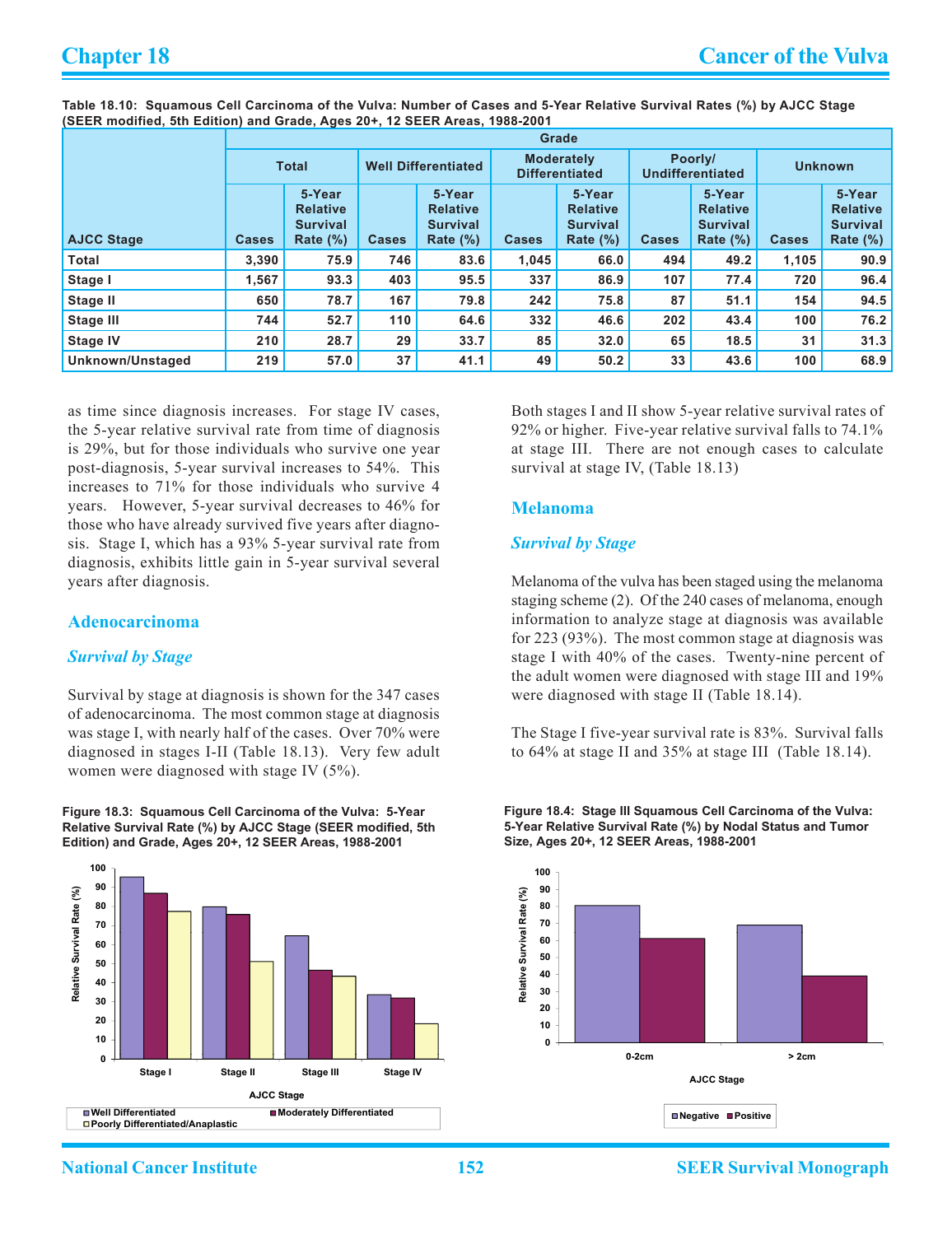**Table 18.11: Stage III Squamous Cell Carcinoma of the Vulva: Number of Cases and 5-Year Relative Survival Rates (%) by Nodal Status and Tumor Size, Ages 20+, 12 SEER Areas, 1988-2001**

|                     | <b>Tumor Size</b> |                                                             |                 |                                                             |              |                                                             |                |                                                             |  |  |
|---------------------|-------------------|-------------------------------------------------------------|-----------------|-------------------------------------------------------------|--------------|-------------------------------------------------------------|----------------|-------------------------------------------------------------|--|--|
|                     | <b>Total</b>      |                                                             | $< = 2cm$       |                                                             | > 2cm        |                                                             | <b>Unknown</b> |                                                             |  |  |
| <b>Nodal Status</b> | <b>Cases</b>      | 5-Year<br><b>Relative</b><br><b>Survival</b><br>Rate $(\%)$ | <b>Cases</b>    | 5-Year<br><b>Relative</b><br><b>Survival</b><br>Rate $(\%)$ | <b>Cases</b> | 5-Year<br><b>Relative</b><br><b>Survival</b><br>Rate $(\%)$ | <b>Cases</b>   | 5-Year<br><b>Relative</b><br><b>Survival</b><br>Rate $(\%)$ |  |  |
| <b>Total</b>        | 744               | 52.7                                                        | 111             | 67.4                                                        | 488          | 48.1                                                        | 145            | 54.8                                                        |  |  |
| <b>Negative</b>     | 179               | 71.9                                                        | 23              | $\tilde{\phantom{a}}$                                       | 114          | 69.1                                                        | 42             | 71.1                                                        |  |  |
| <b>Positive</b>     | 476               | 43.1                                                        | 76              | 61.2                                                        | 337          | 39.2                                                        | 63             | 39.2                                                        |  |  |
| <b>Unknown</b>      | 89                | 59.6                                                        | 12 <sub>2</sub> | $\tilde{\phantom{a}}$                                       | 37           | 52.7                                                        | 40             | 57.2                                                        |  |  |

Statistic not displayed due to less than 25 cases.

**Table 18.12: Squamous Cell Carcinoma of the Vulva: 5-Year Relative Survival Rates (%) , Conditioned on Years Since Diagnosis, by AJCC Stage (SEER modified, 5th Edition), Ages 20+, 12 SEER Areas, 1988-2001**

|                   | 5-Year Relative Survival Rate (%)          |      |      |      |      |      |  |  |  |  |  |  |
|-------------------|--------------------------------------------|------|------|------|------|------|--|--|--|--|--|--|
|                   | <b>Years Since Diagnosis</b>               |      |      |      |      |      |  |  |  |  |  |  |
| <b>AJCC Stage</b> | 5<br>$\mathbf 0$<br>$\mathbf{2}$<br>4<br>3 |      |      |      |      |      |  |  |  |  |  |  |
| <b>Total</b>      | 75.9                                       | 83.2 | 87.4 | 88.5 | 89.4 | 89.3 |  |  |  |  |  |  |
| Stage I           | 93.3                                       | 93.6 | 93.5 | 93.7 | 94.8 | 93.8 |  |  |  |  |  |  |
| Stage II          | 78.7                                       | 81.1 | 85.8 | 85.7 | 84.6 | 86.0 |  |  |  |  |  |  |
| <b>Stage III</b>  | 52.7                                       | 64.3 | 75.0 | 78.2 | 79.0 | 82.1 |  |  |  |  |  |  |
| <b>Stage IV</b>   | 28.7                                       | 53.8 | 70.1 | 66.9 | 71.2 | 45.8 |  |  |  |  |  |  |
| Unstaged          | 57.0                                       | 68.6 | 75.1 | 77.3 | 78.8 | 82.9 |  |  |  |  |  |  |

**Figure 18.5: Squamous Cell Carcinoma of the Vulva: 5-Year Relative Survival Rate (%), Conditioned on Years Since Diagnosis, by AJCC Stage (SEER modified, 5th Edition), Ages 20+, 12 SEER Areas, 1988-2001**



#### **Discussion**

A larger proportion of black women than of white women are diagnosed with vulvar cancer at younger ages. The proportion of adult black women diagnosed before the age of 50 (35%) is nearly double that of whites (17%). Overall, there are no major differences in survival between blacks and whites for cancer of the vulva. For older women, 70 years and over, however, white women have better survival. By stage, there is little difference in survival by age groups (20-69 years compared to 70+ years) for women with stage I (2). In contrast, women over 70 years of age have increasingly worse survival across stages II to IV, compared to women 20-69 years of age with the same stage.

Early stage of disease is associated with the most favorable survival. Among adenocarcinomas, stages I and II have the most favorable survival among this histologic category. Among squamous histologies, representing 83% of all cancers of the vulva, basal cell has a distinct survival advantage in stage I and II over other squamous cell carcinomas. Survival declines with advanced stage of disease.